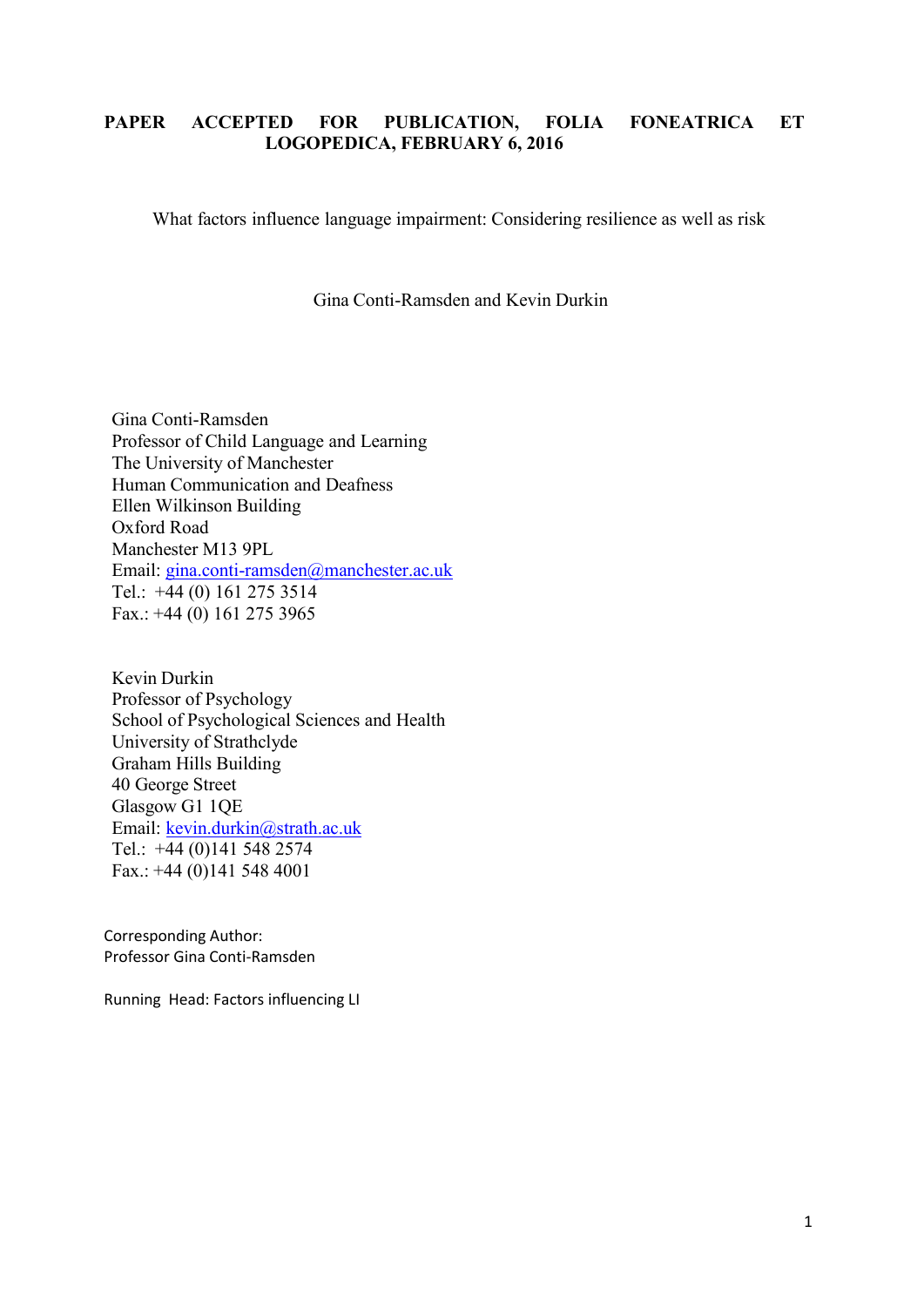### **Abstract**

The considerable variation observed in the profiles of children with language impairment (LI) raises challenges for the diagnosis, treatment and prevention of language difficulties, in particular, as LI can present substantial issues calling for the investment of clinical, educational and public health resources. In this review paper, we examine biological, psychological and environmental factors that appear to influence the developmental course of LI. In this review paper we are interested not only in examining deficits and risk factors but also identifying strengths of children with LI that can act as protective factors providing the child with a scaffold for more positive development and better outcomes.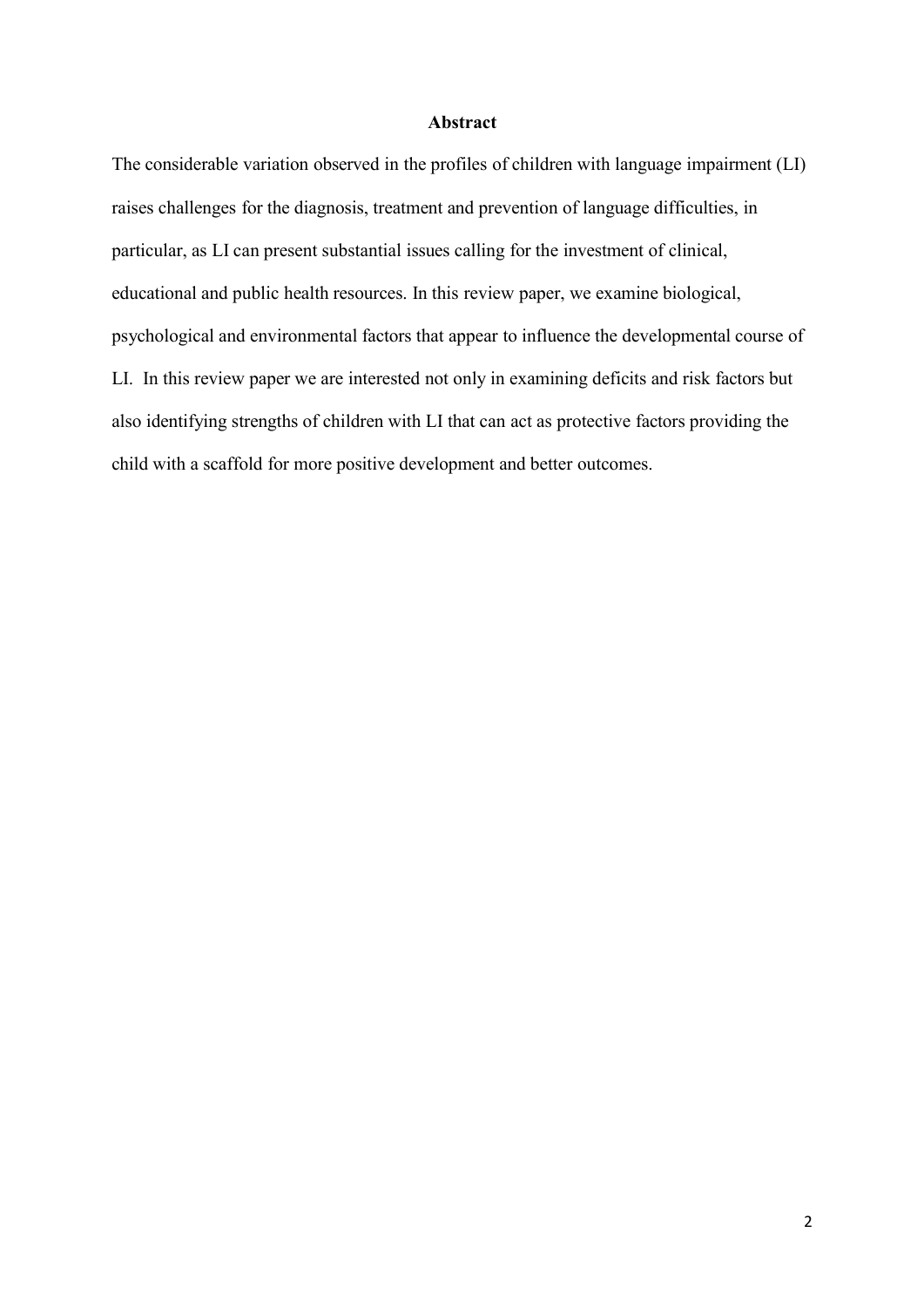#### **What factors influence language impairment: Considering resilience as well as risk**

Children with Language Impairment (LI) have deficits in the ability to learn and use language (expressive and/or receptive) despite otherwise normal development. Approximately 7% of children are affected by LI [1]. This meansthat, on current UK birth rates, every year over 56,000 children start school with language difficulties.

Although LI has been conceptualised as a relatively "pure" disorder of language, the condition is quite heterogeneous [2]. Research indicates developmental interactions between language impairments and difficulties acquiring literacy skills and more general nonverbal abilities throughout middle childhood, adolescence and beyond [3,4,5]. Children with language difficulties are at risk of less successful developmental and educational outcomes [6,7,8,9]. These children are more vulnerable to academic failure, social exclusion, behavioural and emotional difficulties, and to being bullied [5; 10, 11]. Yet negative sequelae are not inevitable. Some individuals achieve positive outcomes in a number of areas of functioning.

The considerable variation observed in LI raises challenges for the diagnosis, treatment and prevention of language difficulties, in particular, as LI can present substantial issues calling for the investment of clinical, educational and public health resources. To date, much of the scientific effort focussed on LI has been on deficits and analysis of risk factors. In this paper, we also focus on resilience. We are interested in identifying strengths of children with LI that can act as protective factors providing the child with a scaffold for more positive development and better outcomes. In this paper we examine biological, psychological and environmental factors that appear to influence the developmental course of LI.

## **Terminological Debate**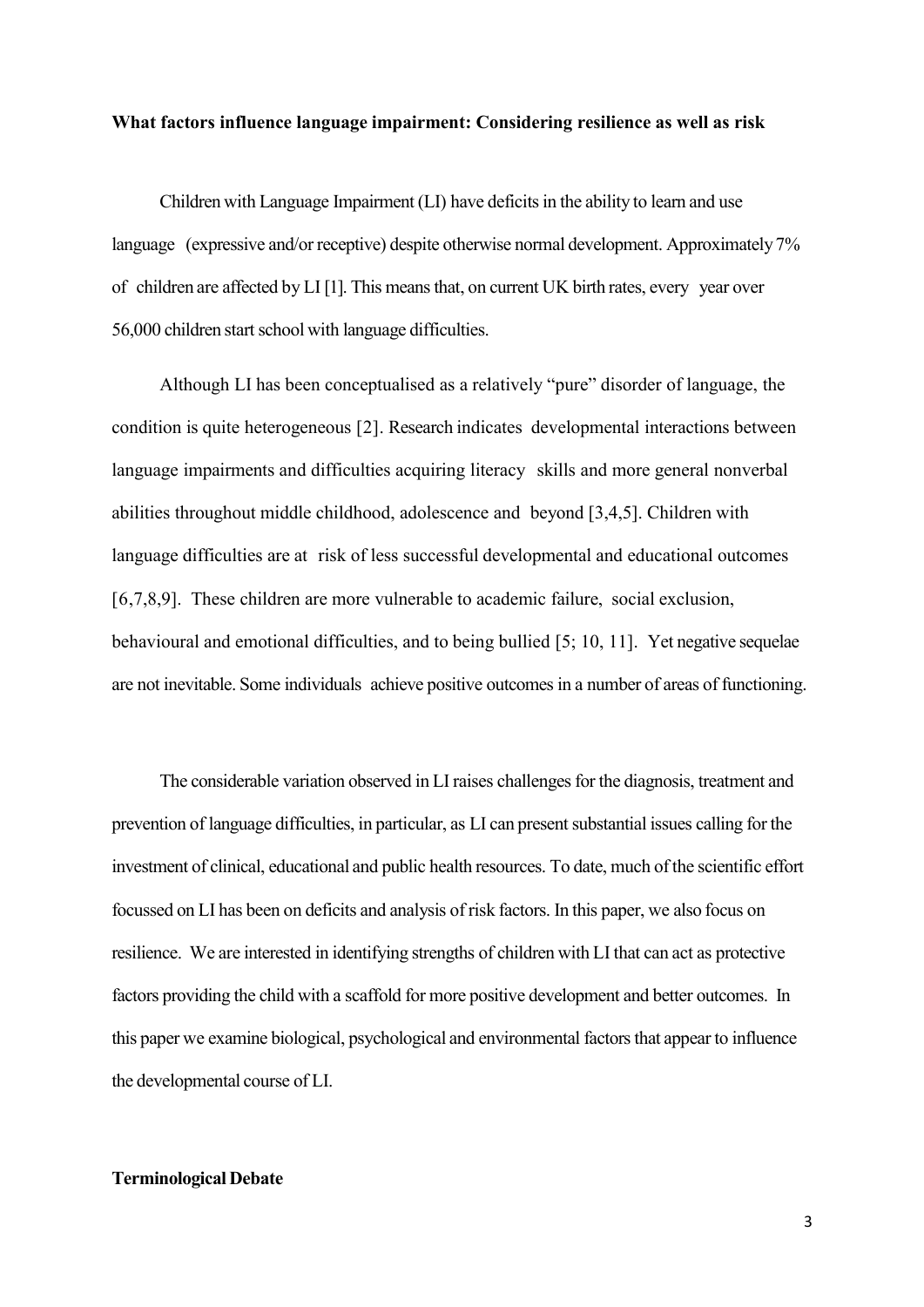Although language impairment is recognised internationally [12], professionals and academics working in speech and language therapy, psychologyand education have struggled to find a common language to refer to these children. Currently, we do not have an agreed label that fosters information exchange and collaboration across disciplines and across different stages of children's development. Labelsinclude specific language impairment, 'language disorders', 'speech, language and communication needs', 'developmental language delay', 'primary language difficulties' and the list could go on. In addition, across the English-speaking world, there is variation both within and between countries as to how LIshould be diagnosed [13, 14]. The good news is that a multinational, multidisciplinary effort is currently underway to develop diagnostic and terminological consensus within the field of LI [15]. In this article, we use the term 'language impairment'.

## **Children withLI**

Typically, LI comes to the attention of clinicians as a result of concern from significant others about the child's progress with language learning. Children who develop LI are usually characterized by having language difficulties from the outset of the language-learning process. Instead of reaching developmental language milestones on schedule (first words around a child's first birthday, word combinations around the child'ssecond birthday), most children with LI are slow from the beginning. It is a hallmark of LI that the majority of these children are late talkers: they are late in acquiring their first words and in putting together their first word combinations. It is not the case that children with LIstart developing language normally and then stop and become delayed or lose what they have learned. Occurrence of "language loss" in infancy is reported in some children with autism spectrum disorders (ASD) but *not* in children with SLI. This appears to be a distinguishing feature between the two disorders [16] and hence can be particularlyuseful for the differential diagnosis between SLI and ASD in the preschool period. In the preschool and early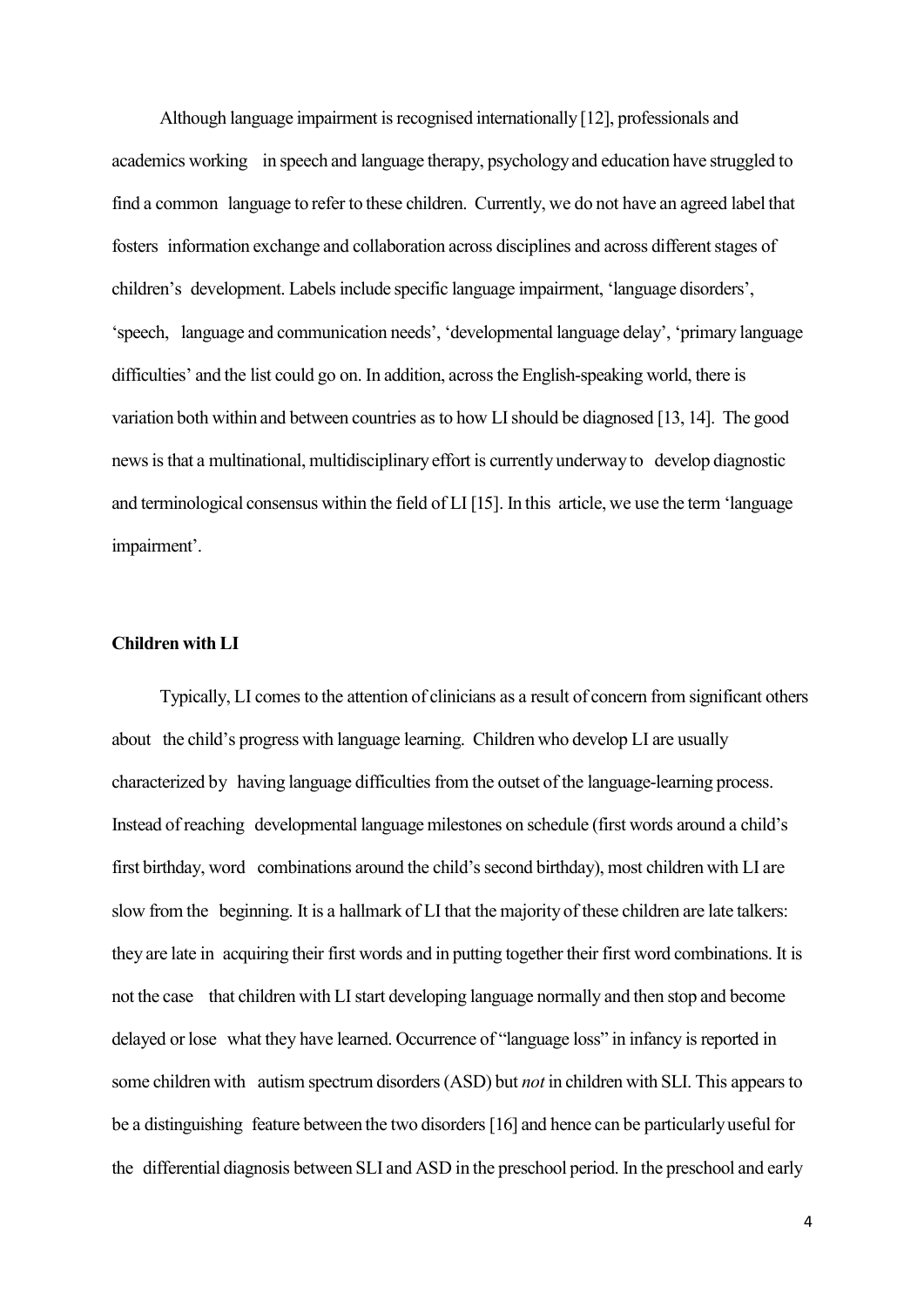childhood period, difficulties with the sound system of the language, i.e., phonology, can co-occur with LI but are not considered to be a hallmark of the disorder. By middle childhood, problems with sound production are usually resolved or less evident (unless there is oral-facial motor difficulty/apraxia) and most children with LI are intelligible. It is also worth noting that a minority (5%) of children with LI are not late talkers[17]. These children can develop problemslate, after having acquired single words. For these children, word combinations pose the biggest challenge in the trajectory of their language difficulties.

## **What factorsinfluence LI?**

It has become clear that LI is not the result of a single risk factor. A number of theories have been put forward, each focusing on a particular feature or set of characteristics, all of which have received some empirical support. It seems likely that multiple risk factors are implicated and we argue that these can interact with protective factors to exacerbate or ameliorate LI. In prevention and intervention of LI it is important to examine strengths as well as difficulties (see Figure 1).

## Figure 1 about here

#### Biological Risk: Gender, Genetic and Neurobiological Factors

Language impairment is more common in boys than in girls. The ratio of males to females is approximately 2:1 (for a review see [18]) and can be higher in samples from specialized settings such as language units  $(3:1, \text{see } [19])$  and language schools  $(5:1, [2 0])$ . However, large epidemiological studies such as that of Tomblin and colleagues [1] have found approximately equal proportions of males and females with LI. Whymay this be the case? What prompts parents/teachers to refer boys for services (and under- refer girls)? There is evidence that boys with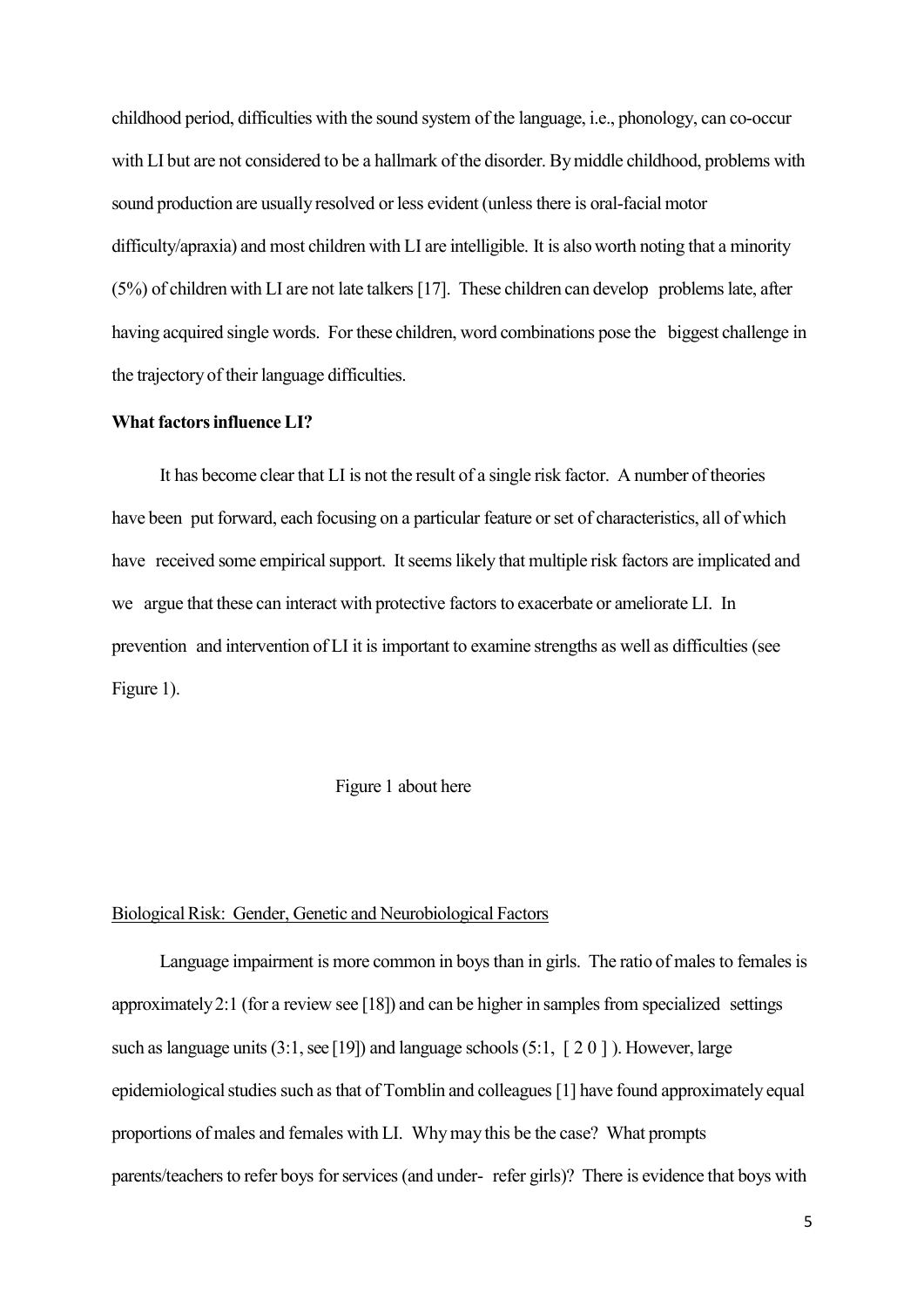LI are more likely than girls to have associated behavioural problems, "acting out" their frustrations (for a review see [21]). There is also some evidence to suggest that boys with language comprehension problems are more likely to exhibit aggression and externalizing problems[22, 23]. Looking behind behavior is crucial(see RALLI videoclip,

https://www.youtube.com/watch?v=WTySmn -X80) as well as a detailed assessment of language comprehension [24] with appropriate targeted intervention (see for example, Contextualized Language Intervention strategies [25, 26]).

There is strong evidence - from family aggregation studies, twin studies, adoption studies, pedigree analyses and genetic linkage analyses - that LI runs in families. The majority of children with LI have a family history of language difficulties, with a first degree relative usually affected. The contribution of genetic factors is most clearly indicated in twin studies, where identical twins have a higher concordance for LI than non-identical twins [27]. Patterns of inheritance appear to be complex involving interactions among multiple genes [28]. We do know, however, that siblings of affected children are at a higher risk. On average, 30% of siblings develop LI [29]. This information on sibling genetic liability provides crucial information with regard to prevention. However, in reality limited resources are a barrier to action. How manyservices do we know that provide vigilant developmental assessments of siblings of children with LI?

Technological advances have made it possible to examine brain development in children with LI. However, few atypicalities have been identified. The most consistent neuroimaging findings suggest leftward asymmetry and atypical cerebral volume. Electrophysiological evidence suggests abnormal auditory processing [30, 31]. However, these abnormalities have also been observed in other developmental disorders. Thus, further research is needed to identify distinctive features of brain development in individuals with LI. As yet we do not have neurobiological markers for LI.

# Cognitive Risks: Memory Limitations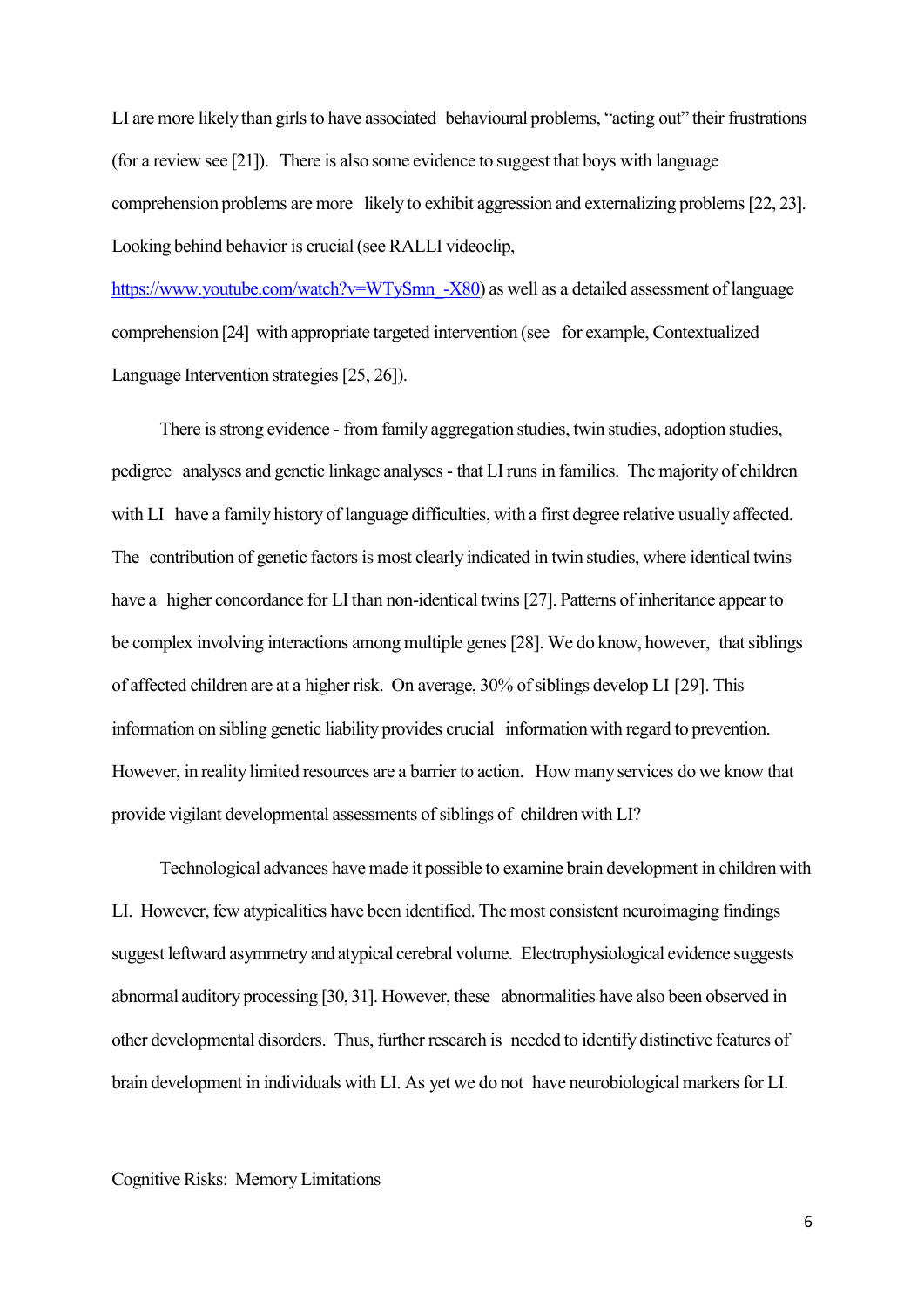Different approaches emphasize risk factors in relation to deficits in different systems. Memory, information processing and temporal auditory processing mechanisms involved in the representation of grammar have all been proposed as influential risk factors for LI. In this article, we focus on memory risk factors, in particular, phonological short-term memory and procedural memory impairments in LI.

Research into the short-term memory capacity of children with LI has Baddeley's model of working memory [32, 33]. This model conceptualises phonological short-term memory (PSTM) as a domain-specific area for the temporary storage of verbal information. Gathercole and Baddeley [34, 35] were among the first to demonstrate that nonword repetition, a measure phonological short-term memory, was a fairly reliable risk factor for LI as it discriminated between children with language impairments and either age or language matched typically developing peers. Nonword repetition abilities have also been found to be heritable as evidenced by twin and family studies involving children with LI [28, 36].

Measures of PSTM, particularlyas indexed by nonword repetition abilities, have since been widely used in research with children with LI. The majority of studies have involved school-age children [37, 38, 39, 40] and available tools for measuring PSTM have also focused on children over 4 years of age [41]. However, Chiat and Roy [ 42,43 ] studied nonword and word repetition abilities in children as young as 2 years of age. They found that early difficulties with phonological processing and memory, asindexed by nonword and word repetition at 2 to 3 years of age, were not only correlated with concurrent language difficulties but were also predictive of language problems two years later (at 4 to 5 years of age). These authors have developed a clinical instrument, the Early Repetition Battery (ERB, [44]) that provides a tool for the assessment of PSTM abilities in children as young as 2 years of age. Despite the availability of the ERB and other such instruments, PSTM is not yet routinely part of clinical assessment. The evidence indicates it is

7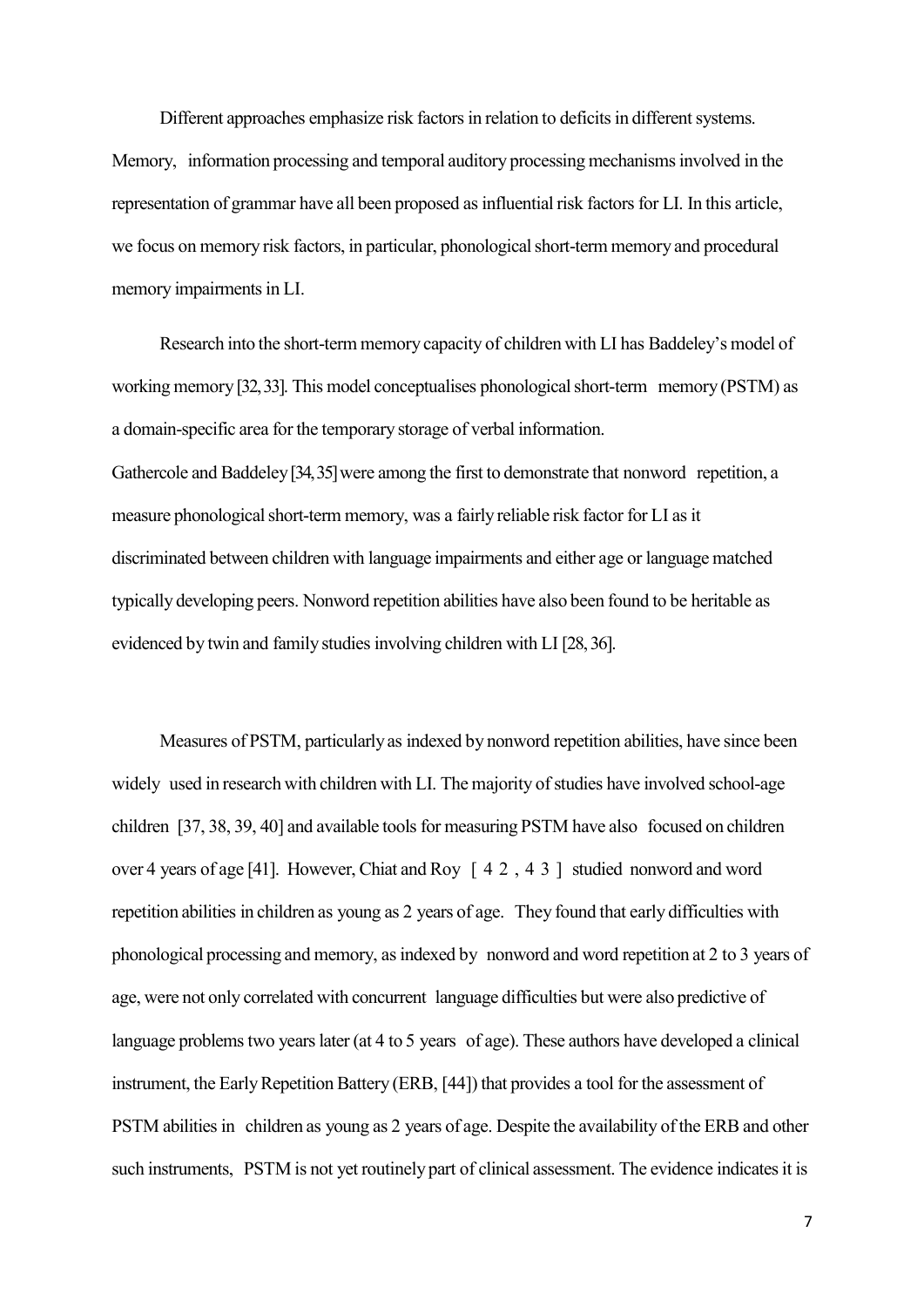time to include PSTM in the assessment of LI.

It is also worth noting that processing-dependent tasks, such as nonword repetition, have more validity across different languages [45, 46, 47, 48]. In the assessment of multilingual children and children with differing backgrounds, - for example, children of migrant families who do notspeak, or are less proficient in, the majority language - the assessment of memoryprocesses provides a promising tool for differentiating risk of LI from linguistic differences attributable to experiential factors.

In terms of long-term memory, it has been proposed that the grammatical impairments in children with LI are primarily caused by deficits in the procedural memory system [49]. The procedural memory system underlies the implicit learning, storage and retrieval of skills and knowledge [50, 51]. Learning via the procedural memory system is often slow, with repetition or repeated exposures to the information required in order for a skill or knowledge to be learned [52], for example, learning grammatical morphemes such as past tense "-ed" in English. Once information has been acquired, though, new knowledge and skills may be used without awareness. The learning and retrieval of information from the procedural memory system is said to be implicit. There is evidence that procedural memory deficits are a risk factor for LI.

A number of studies have found procedural learning is impaired in children LI, even when the stimuli are non-verbal in nature [53, 54, 55]. To our knowledge, however, the assessment of procedural learning in children with LI is limited to research contexts given the complexities of evaluating implicit processes. Further translational research is needed to develop tools which are usable in clinical contexts.

## Environmental Risk: Parental Education and SES

Children are part of families and families are complex systems[56]. Children grow up in homes and social environments which can vary considerably in terms of parental practices and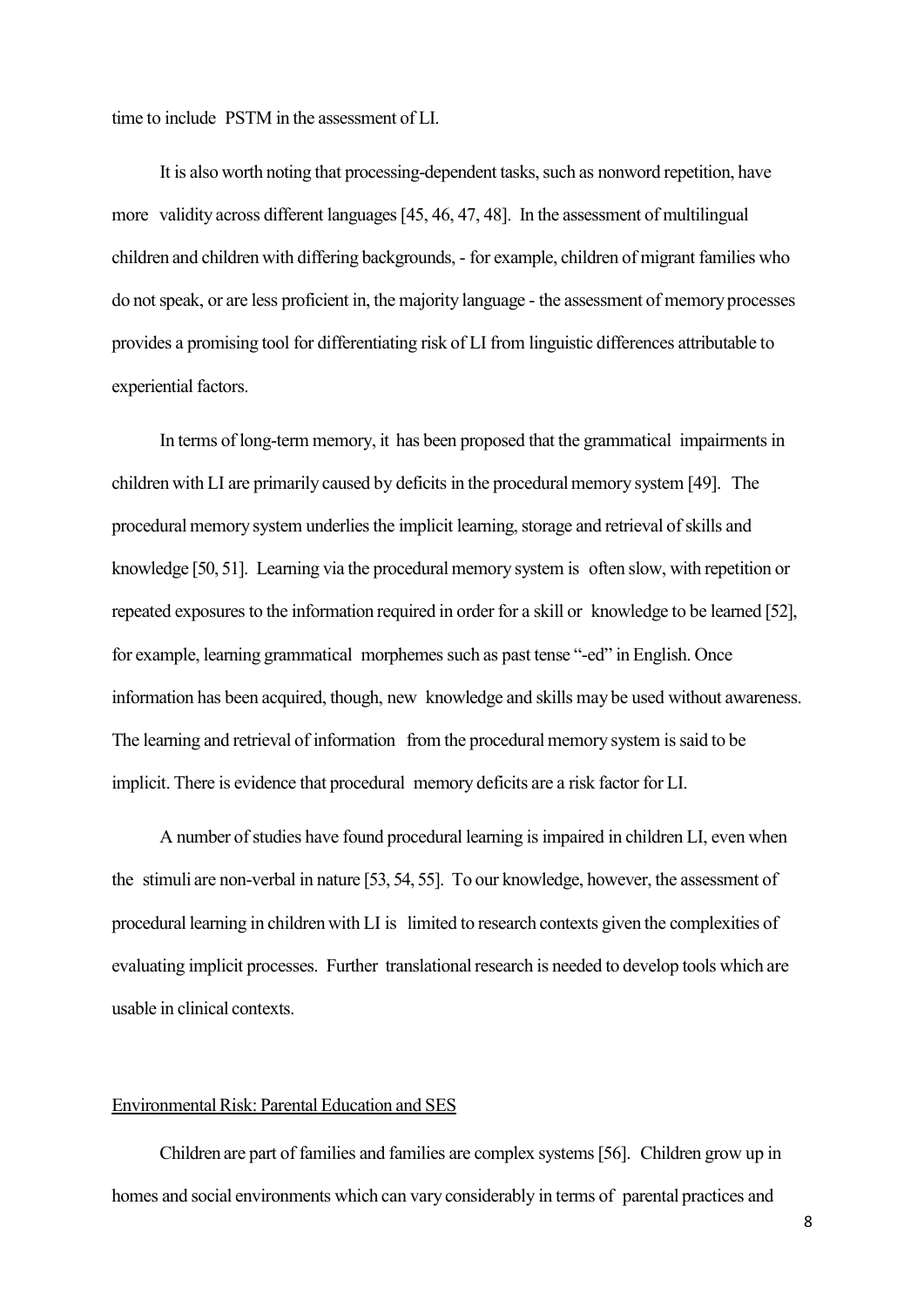beliefs(associated with parental education) as well as accessto experiences and the material worlds such as toys to play with or books to read (socio-economic status). In general, samples of children with LI contain disproportionately high numbers of individuals from socioeconomically disadvantaged backgrounds[57, 58]. Children living in poverty show language delays of two or more years by school entry [59].

One conceptualization of disadvantage has focused on children's linguistic input. Children of "professional" parents who are more educated hear approximately three times more oral language than children of parents with lower education levels [60, 61]. It is important to note, however, that there is little convincing evidence to support the claim that inadequate linguistic input (amount of parental talk, or use of child-directed speech) contributesto LI [18; 62]. We know from cross-cultural research that language development is robust to variation in the amount and type of linguistic input needed for learning a native language. In Samoa and Papua New Guinea, for example, adults speak to children as they speak to adults, and much less frequently than parents of children in Western cultures and children acquire language at the same pace as elsewhere in the world [63].

The regular linguistic environment of children with LI is simply not sufficiently to overcome their language difficulties [64]. Children with LI require specialist input (from speech and language therapists, teachers). They need rich, scaffolded linguistic environments where specific aspects of language are targeted, highlighted, clarified and practiced to match the child's needs [65]. This evidence implicates the need for appropriate language assessment of preschool children from low SES families, increased availability of speech and language therapy services throughout the school years as well as speech and language therapy input and teacher-therapist joint working in the classroom [59].

9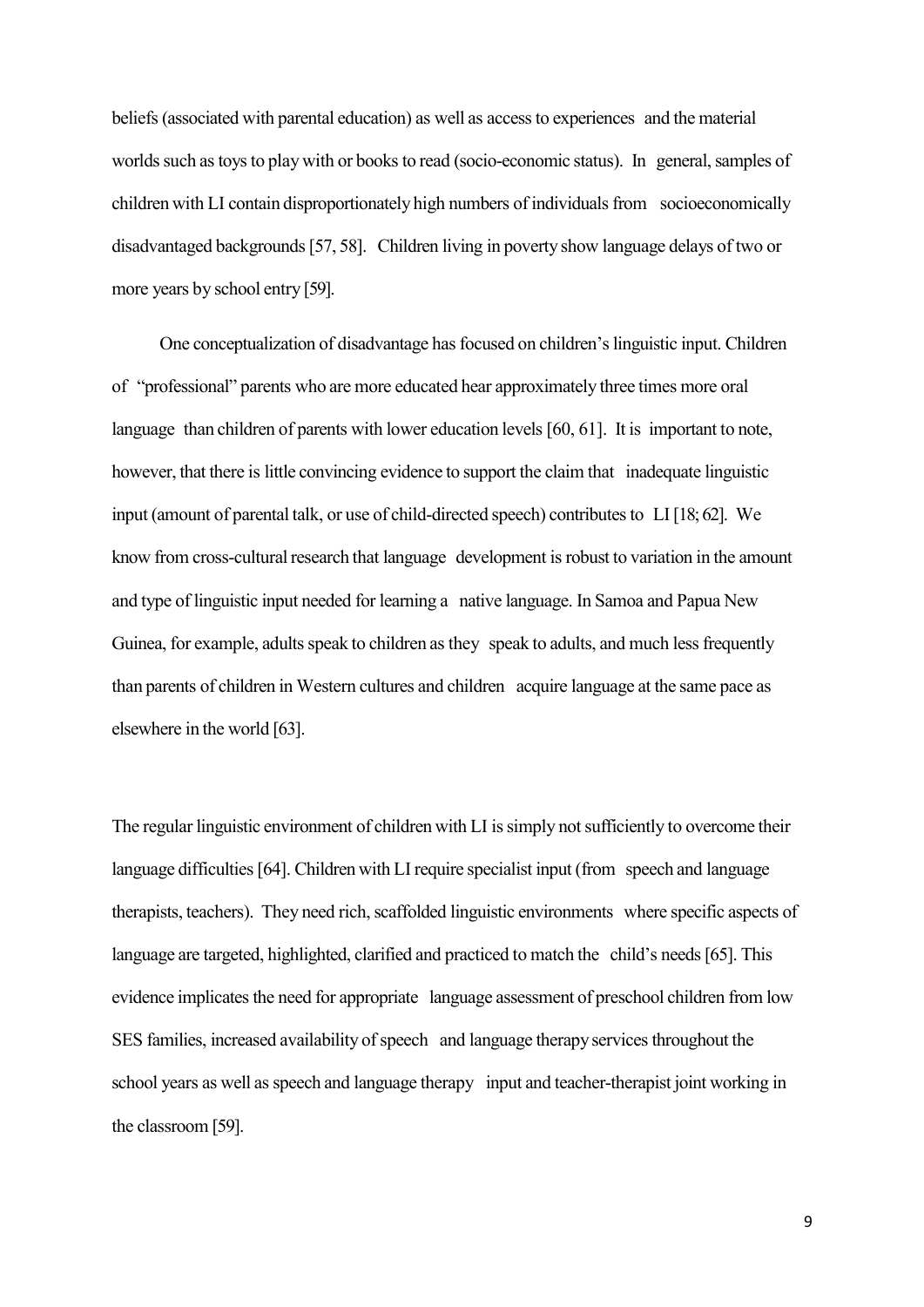#### Protective Factors: Sociability and Prosociality

Children with LI are sociable. Unlike children with autism spectrumdisorders, those with LI want to interact socially [66]. In addition, they bring positive "prosocial" attributes to interactions. Prosociality involves behaviours that are responsive to others' needs and welfare such as being helpful and sharing, showing kindness and consideration, cooperating with others and expressing empathy [67]. Research on LI and prosociality is only just emerging. Our own longitudinal work indicates that children with LI are moderately to highly prosocial and that prosociality confers developmental protection for these children [68].

Prosociality contributes to positive peer and social relationships in LI as well as emotional adjustment [9; 69]. For example, participation in prosocial peer relationships appears to provide support for children who have negative experiences (such as bullying), facilitating coping and psychosocial resilience [70]. Prosocial adolescents are also reported to be less likely to engage in antisocial behaviours[71].

How often do we assess level of prosociality in children with LI? How often do we monitor its developmental progress? What do we do to build on it? We believe it is crucial to identify and if appropriate further develop strengths of children with LI. The Strengths and Difficulties Questionnaire (SDQ, [72]) is a freely available questionnaire that can be used by therapists, teachers, parents and also children and young people themselves. The SDQ has been used extensively in psychological research and has norms for children aged 3-16 years of age. The dedicated website provides downloadable materials and information, <http://www.sdqinfo.com/>

To our knowledge, there has not been a systematic effort to build on the prosocial tendencies of children with LI in intervention programmes. It is more common to target areas of deficits rather than strengths. A contrasting example is intervention efforts with children with autism spectrum disorders. There is an abundance of programmes that target improving the social skills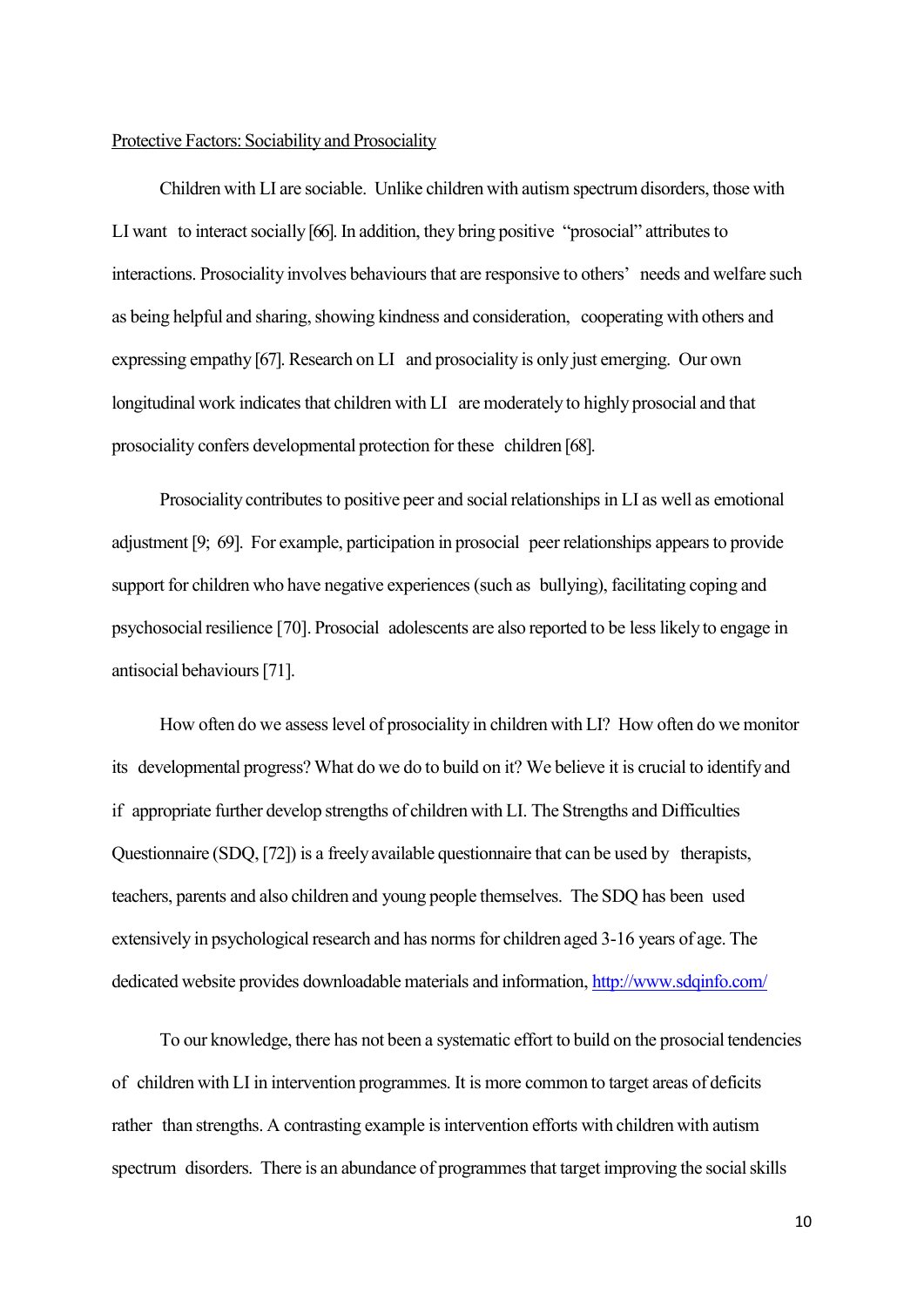and prosocial behaviours of children with autism spectrum disorders, although the effectiveness of such interventions has been limited [73]. It may well be time to re- think intervention goals for children with LI that include developing existing strengthsthat can in turn influence longer term outcomes (see also [7]).

## **Concluding Remarks**

Risk and protective factors are crucial in prevention and identification of LI. In addition to providing evidence-based information to parents who are concerned about their child, early identification of risk and protective factors affords the opportunity for targeted interventions. Language intervention has the potential to change the developmental course of children's language difficulties and improve long-term outcomes. Evidence suggests that there is fluidity in the rate of language growth in the preschool and early school years: some young children with language impairment experience accelerated growth during this early period of development [74]. The available literature also suggests that language continues to develop in this population with intervention. Older children and young people with LI continue to learn language at a steadypace beyond the early school years[3]. The above considerations, coupled with evidence of the efficacy of speech and language therapy treatment, particularly for interventions of longer duration [75, 76], make a strong argument for a risk-resilience developmental approach to prevention, identification and intervention with children with LI.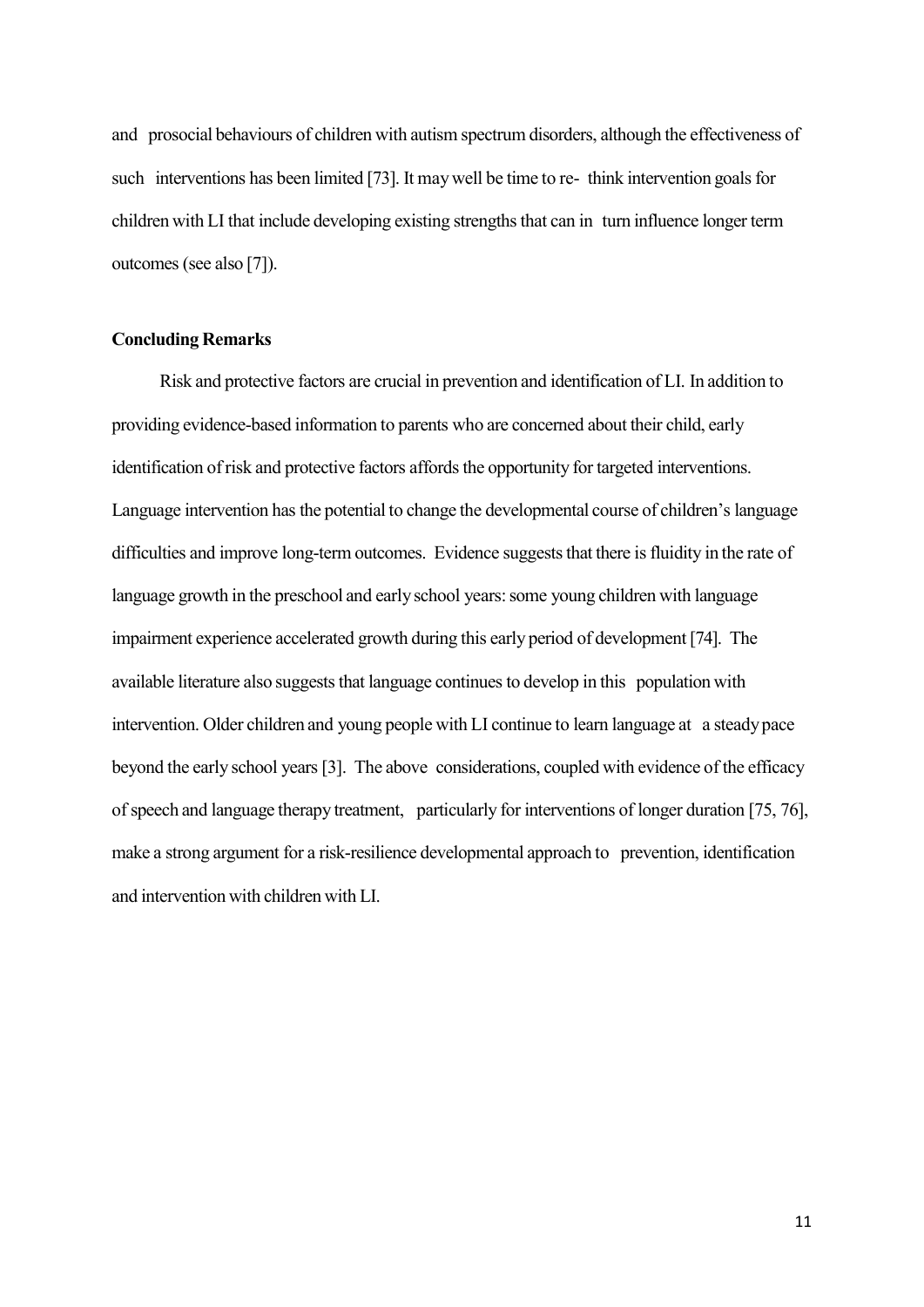## **References**

- 1 Tomblin, J.B., Records, N. L., Buckwalter, P., Zhang, X., Smith, E., & O'Brien, M. (1997). Prevalence of specific language impairment in kindergarten children. *Journal of Speech, Language and Hearing Research, 40*, 1245-1260.
- 2 Conti-Ramsden, G., & Durkin, K. (2016). Language impairment and adolescent outcomes. In K. Durkin and H. R. Schaffer (Eds.), *The Wiley Handbook of Developmental Psychology in Practice: Implementation and Impact* (*pp*. 407 – 439). Chichester: Wiley.
- 3 Conti-Ramsden, G., St Clair, M.C., Pickles, A., & Durkin, K. (2012). Developmental trajectories of verbal and nonverbal skills in individuals with a history of specific language impairment: from childhood to adolescence. Journal of Speech, Language, and Hearing Research, 55, 1716-1735.
- 4 Conti-Ramsden, G., & Durkin, K. (2007). Phonological short-term memory, language and literacy: developmental relationships in early adolescence in young people with SLI. *Journal of Child Psychology and Psychiatry, 48,* 147-156.
- 5 St Clair, M. C., Pickles, A., Durkin, K., & Conti-Ramsden, G. (2011). A longitudinal study of behavioural, emotional and social difficulties in individuals with a history of specific language impairment (SLI). *Journal of Communication Disorders, 44*, 186- 199.
- 6 Cohen, N. J., Farnia, F., & Im‐Bolter, N. (2013). Higher order language competence and adolescent mental health. Journal of Child Psychology and Psychiatry, 54, 733-744.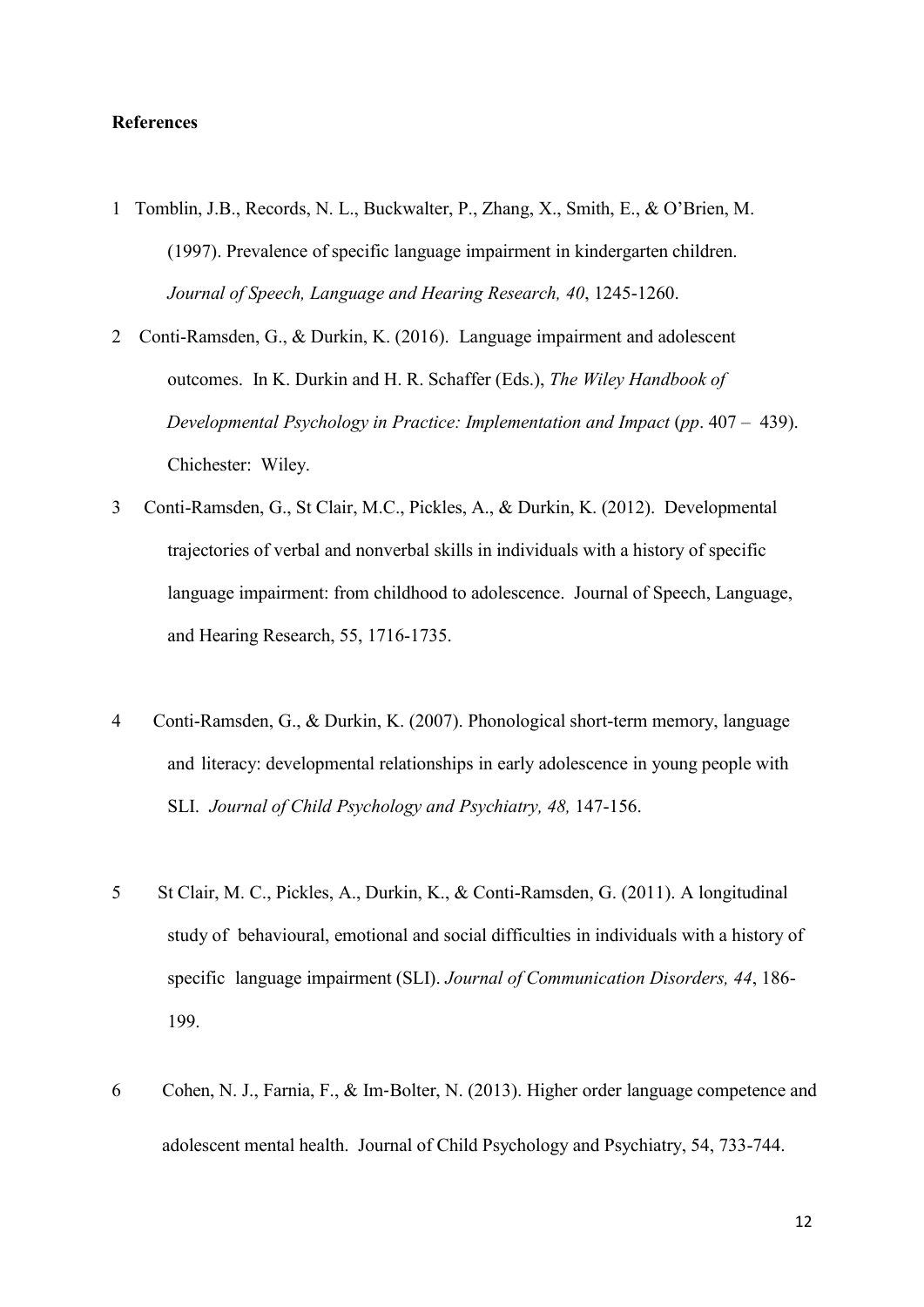- 7 Durkin, K., Mok, P. L., & Conti‐Ramsden, G. (2015). Core subjects at the end of primary school: identifying and explaining relative strengths of children with specific language impairment (SLI). *International Journal of Language & Communication Disorders*, *50*(2), 226-240.
- 8 Durkin, K., & Conti-Ramsden, G. (2007). Language, social behavior, and the quality of friendships in adolescents with and without a history of specific language impairment. *Child Development, 78,* 1441-1457.
- 9 Mok, P. L., Pickles, A., Durkin, K., & Conti‐Ramsden, G. (2014). Longitudinal trajectories of peer relations in children with specific language impairment. *Journal of Child Psychology and Psychiatry*, *55*(5), 516-527.
- 10 Conti-Ramsden, G., Durkin, K., Simkin, Z. & Knox, E. (2009). Specific language impairment and school outcomes. I: Identifying and explaining variability at the end of compulsory education. *International Journal of Language & Communication Disorders, 44,* 15-35.
- 11 Durkin, K., & Conti-Ramsden, G. (2010). Young people with specific language impairment: A review of social and emotional functioning in adolescence. *Child Language Teaching and Therapy*, *26*(2), 105-121.
- 12 American Psychiatric Association (2013). *Diagnostic and Statistical Manual of Mental Disorders 5 th edn*. American Psychiatric Association, Arlington, VA.
- 13 Bishop, D. V. M. (2014). Ten questions about terminology for children with unexplain*ed* language problems. *International Journal of Language & Communication Disorders*, *49*(4), 381-415.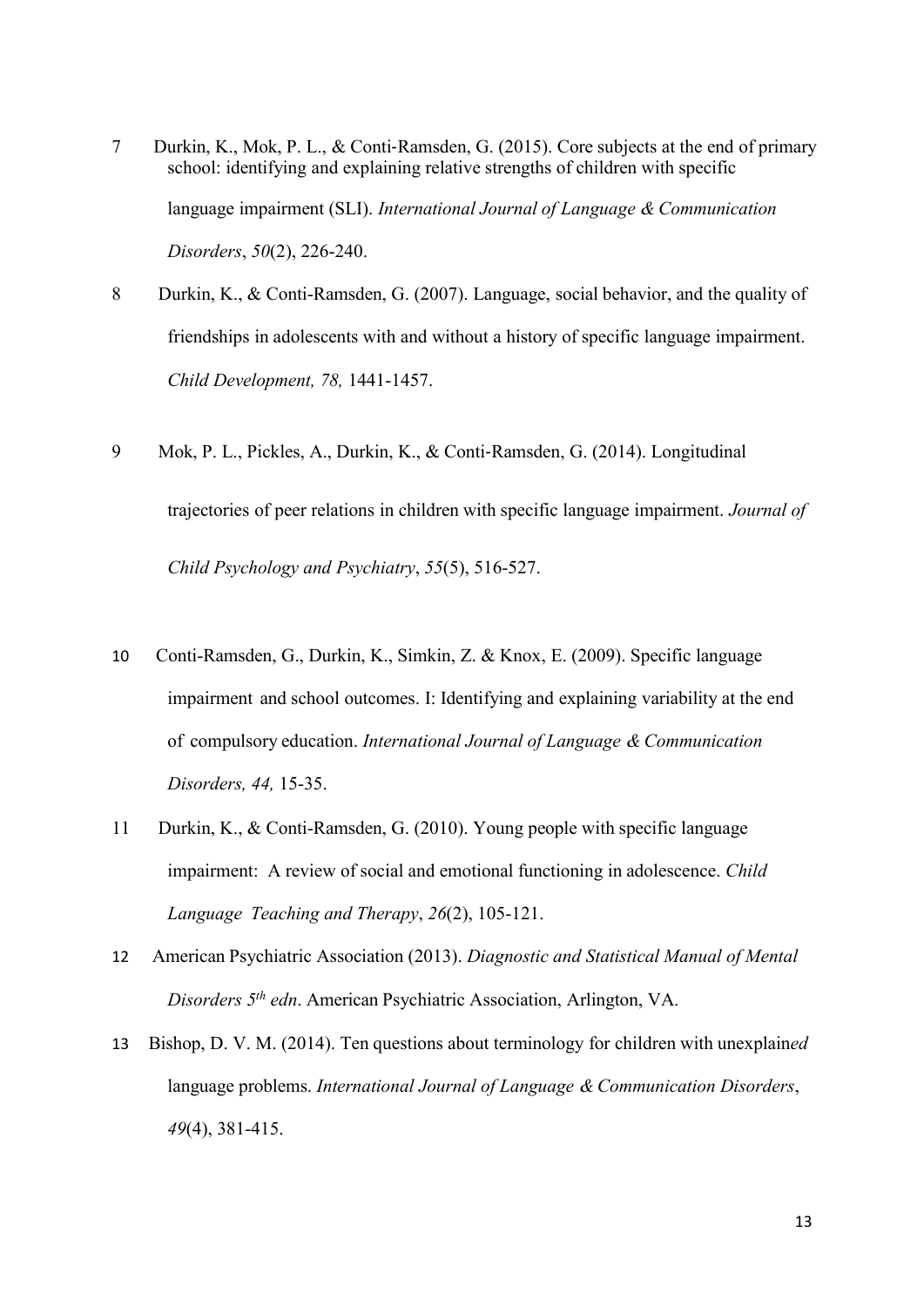- 14 Reilly, S., Tomblin, B., Law, J., McKean, C., Mensah, F. K., Morgan, A., ... & Wake, M. (2014). Specific language impairment: a convenient label for whom?. *International Journal of Language & Communication Disorders*, *49*(4), 416-451.
- 15 Bishop, D.V.M., Snowling, M.J., Thompson, P.A., Greenhalgh, T., & the CATALISE consortium (2015). Identifying language impairment in children:a multinational and multidisciplinary Delphi consensus study. Manuscript under review.
- 16 Pickles, A., Simonoff, E., Conti‐Ramsden, G., Falcaro, M., Simkin, Z., Charman, T., ... & Baird, G. (2009). Loss of language in early development of autism and specific language impairment. *Journal of Child Psychology and Psychiatry*, *50*(7), 843-852.
- 17 Ukongoupne Poffes Wake Mas Carlindon Perunt Fre-schounchildrena Jonsica Reilly, class analysis of data from the Early Language in Victoria Study. *Child: Care, Health and Development*, *38*(3), 341-349.
- 18 Leonard, L. B. (2014). *Children with specific language impairment*. MIT press.
- 19 Conti-Ramsden, G., & Botting, N. (1999). Characteristics of children attending language units in England: a national study of 7-year-olds. *International Journal of Language & Communication Disorders*, *34*(4), 359-366.
- 20 Haynes, C. (1992). A longitudinal study of language-impaired children from a residential school. *Specific speech and language disorders in children. London: Whurr*.
- 21 Yew, S. G. K., & O'Kearney, R. (2013). Emotional and behavioural outcomes later in childhood and adolescence for children with specific language impairments: meta‐ analyses of controlled prospective studies. *Journal of Child Psychology and Psychiatry, 54(5*), 516-524.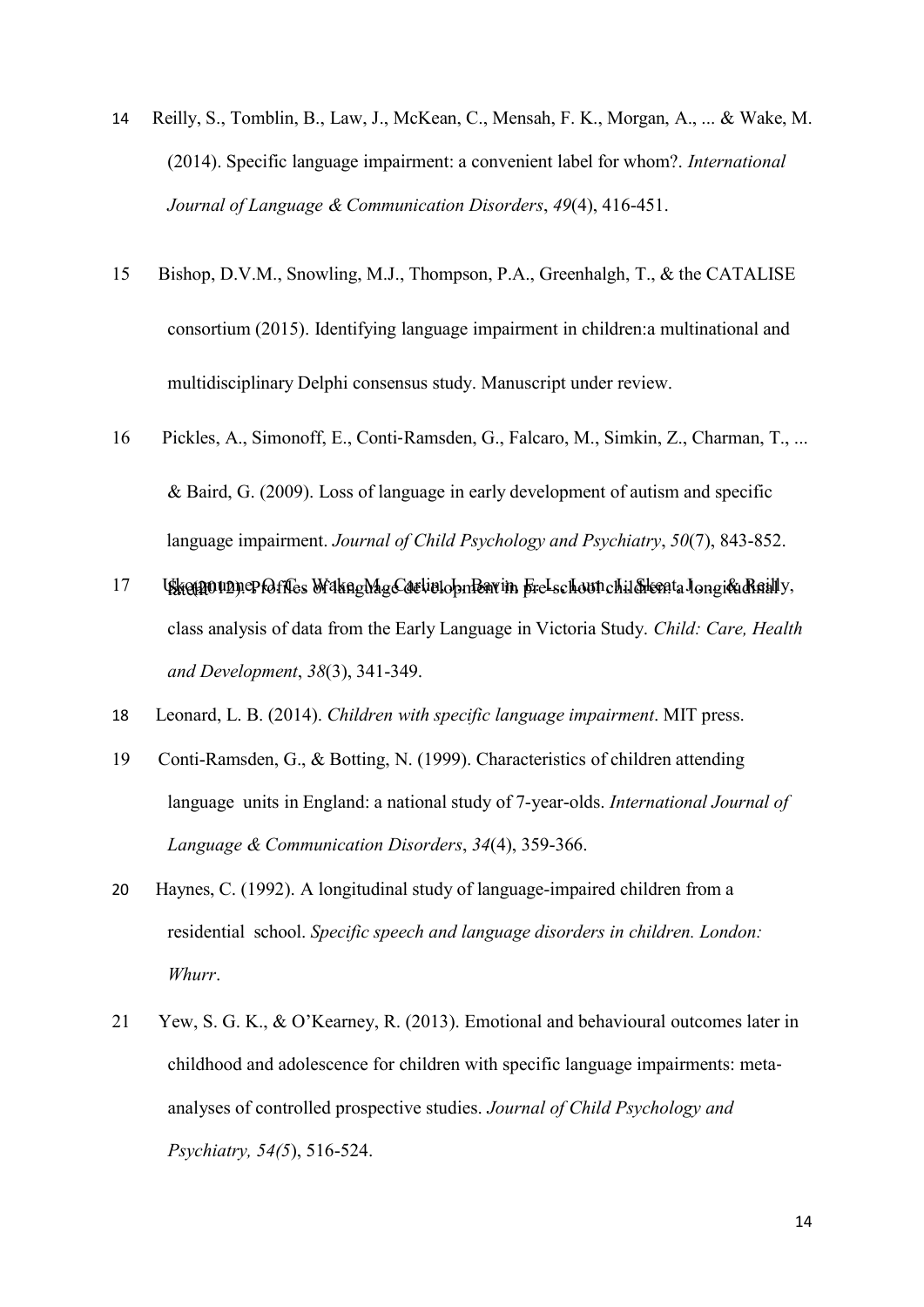- 22 Beitchman, J., & Brownlie, E. B. (2013). *Language Disorders in Children* (Vol. 28). Hogrefe Verlag.
- 23 Brownlie, E. B., Beitchman, J. H., Escobar, M., Young, A., Atkinson, L., Johnson, C., ... & Douglas, L. (2004). Early language impairment and young adult delinquent and aggressive behavior. *Journal of abnormal child psychology*, *32*(4), 453-467.
- 24 Conti-Ramsden, G., & Durkin, K. (2012). Language development and assessment in the preschool period. *Neuropsychology review*, *22*(4), 384-401.
- 25 Gillam, S. L., Gillam, R. B., & Reece, K. (2012). Language outcomes of contextualized and decontextualized language intervention: Results of an early efficacy study. *Language, speech, and hearing services in schools*, *43*, 276-291.
- 26 Kamhi, A. G. (2014). Improving clinical practices for children with language and learning disorders. *Language, Speech, and Hearing Services in Schools*, *45*, 92-103.
- 27 Bishop, D. V. M. (2002). The role of genes in the etiology of specific language impairment. *Journal of communication disorders*, *35*(4), 311-328.
- 28 Bishop, D. V. (2006). Developmental cognitive genetics: How psychology can inform genetics and vice versa. *The Quarterly Journal of Experimental Psychology*, *59*(7), 1153-1168.
- 29 Choudhury, N., & Benasich, A. A. (2003). A Family Aggregation StudyThe Influence of Family History and Other Risk Factors on Language Development. *Journal of Speech, Language, and Hearing Research*, *46*(2), 261-272.
- 30 Shevell, M. I. (2010). Present conceptualization of early childhood neurodevelopmental disabilities. *Journal of Child Neurology*, *25*(1), 120-126.
- 31 Webster, R. I., & Shevell, M. I. (2004). Topical review: Neurobiology of specific language impairment. *Journal of Child Neurology*, *19*(7), 471-481.
- 32 Baddeley, A. D. (1986). *Working memory*. Oxford: Oxford University Press.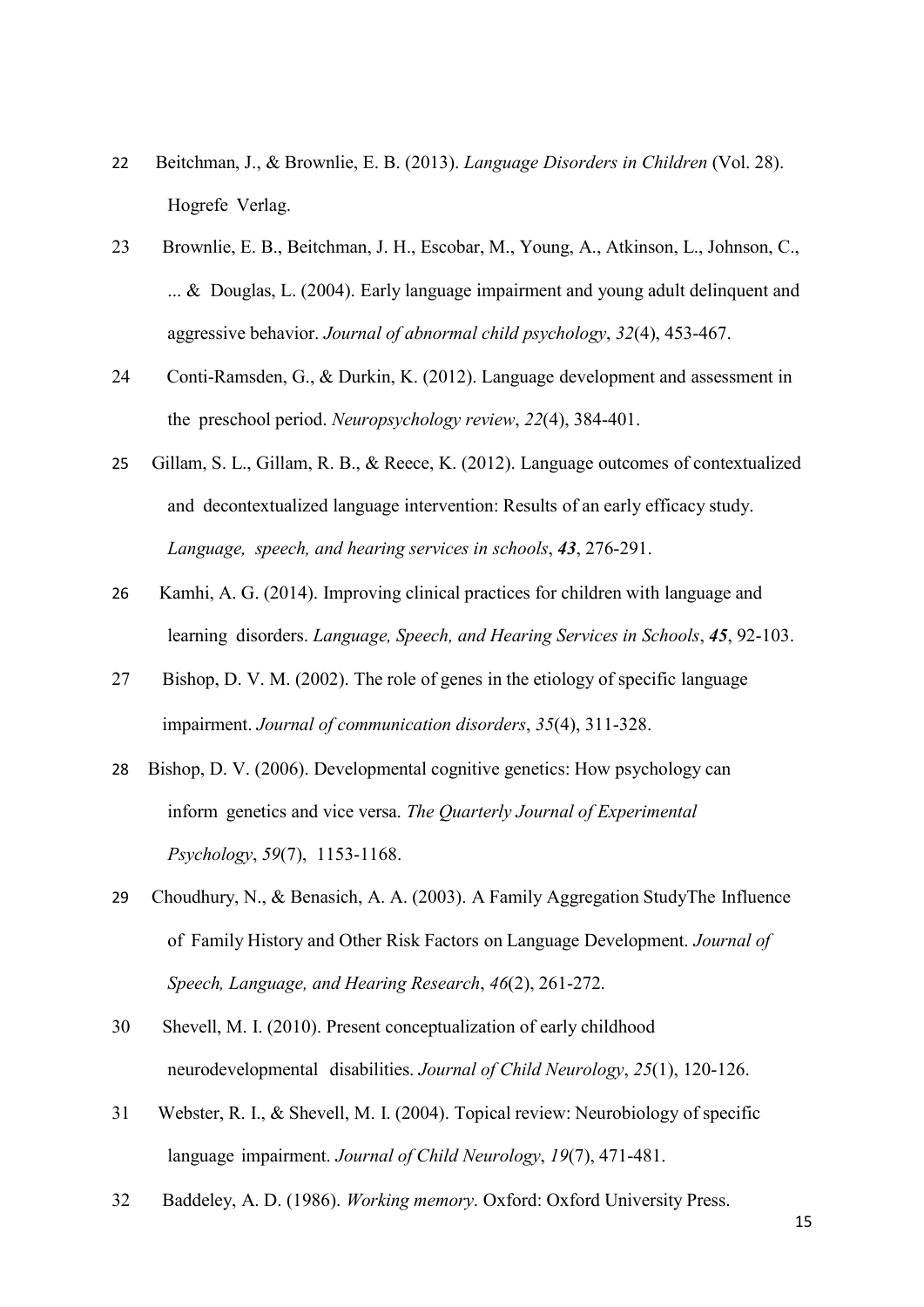- 3 3 Baddeley, A. (2003). Working memory and language: An [overview.](http://apps.isiknowledge.com/full_record.do?product=UA&search_mode=GeneralSearch&qid=1&SID=S1O1fH87FbaBN%40Eib%40E&page=1&doc=1&colname=WOS) *Journal of Communication Disorders, 36,* 189-208.
- 34 Gathercole, S. E., & Baddeley, A. D. (1989). Evaluation of the role of STM in the development of vocabulary in children: A longitudinal study. *Journal of Memory and Language, 28*, 200-213.
- 35 Gathercole, S. E., & Baddeley, A. D. (1990). Phonological memory deficits in language- disordered children: Is there a causal connection? *Journal of Memory and Language, 29,* 336–360.
- 36 Bishop, D. V., North, T., & Donlan, C. H. R. I. S. (1996). Nonword repetition as a behavioural marker for inherited language impairment: Evidence from a twin study. *Journal of child Psychology and Psychiatry*, *37*(4), 391-403.
- 37 Archibald, L. M. D., & Gathercole, S. E. (2006a). Nonword repetition: A comparison of tests. *Journal of Speech Language and Hearing Research, 49,* 970-983.
- 38 Botting, N., & Conti-Ramsden, G. (2001). Non-word repetition and language development in children with specific language impairment (SLI). *International Journal of Language & Communication Disorders, 36*, 421-432.
- 39 Conti-Ramsden, G., Botting, N., & Faragher, B. (2001). Psycholinguistic markers for specific language impairment (SLI). *Journal of Child Psychology & Psychiatry*, *42*, 6, 741- 748.
- 40 Criddle, M. J., & Durkin, K. (2001). Phonological representation of novel morphemes in children with SLI and typically developing children. *Applied Psycholinguistics*, *22*(03), 363-382.
- 41 Gathercole, S. E., & Baddeley, A. D. (1996). *The children's test of nonword repetition.* London: The Psychological Corporation.
- 42 Chiat, S., & Roy, P. (2007). The Preschool Repetition Test: An evaluation of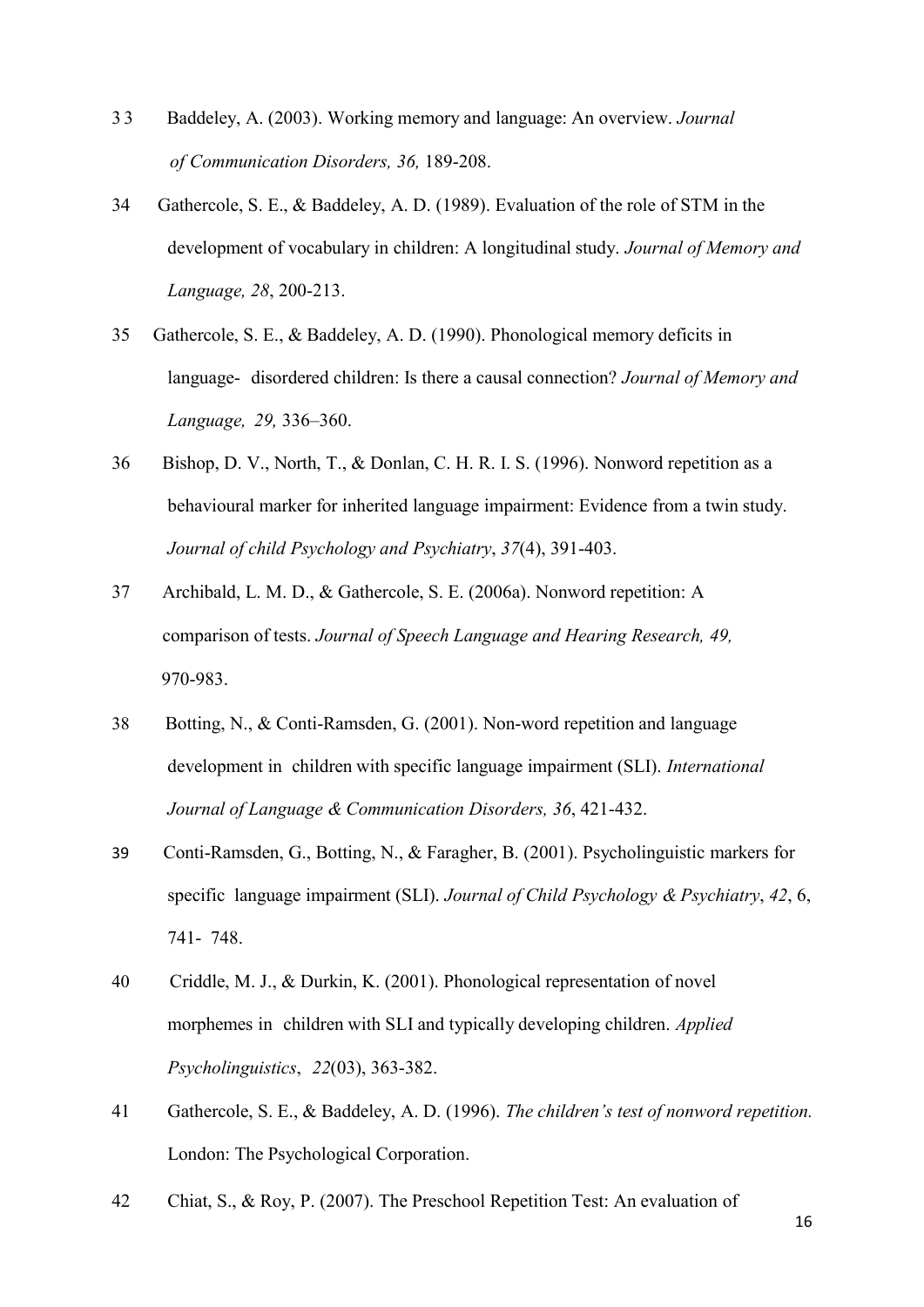performance in typically developing and clinically referred children. *Journal of Speech, Language, and Hearing Research*, *50*, 429-776.

- 43 Chiat, S., & Roy, P. (2008). Early phonological and sociocognitive skills as predictors of later language and social communication outcomes. *Journal of Child Psychology and Psychiatry*, *49,* 635-645.
- 44 Seeff-Gabriel, B., Chiat, S., & Roy, P. (2008). *Early repetition battery.* London: Pearson Assessment.
- 45 Campbell, T., Dollaghan, C., Needleman, H., & Janosky, J. (1997). Reducing bias in language assessment: Processing-dependent measures. *Journal of Speech, Language and Hearing Research, 40*, 519-525.
- 46 Conti-Ramsden, G. (2003). Processing and linguistic markers in young children with specific language impairment (SLI). *Journal of Speech, Language and Hearing Research, 46*, 1029-1037.
- 47 Lukács, Á., Kas, B., & Leonard, L. B. (2013). Case marking in Hungarian children with specific language impairment. *First language*, *33*(4), 331-353.
- 48 Sundström, S., Samuelsson, C., & Lyxell, B. (2014). Repetition of words and nonwords in typically developing children: The role of prosody. *First Language*, *34*(5), 428-449.
- 49 Ullman, M. T., & Pierpont, E. I. (2005). Specific language impairment is not specific to language: The procedural deficit hypothesis. *Cortex, 41*, 399-433.
- 50 Gabrieli, J. D. E. (1998). Cognitive neuroscience of human memory. *Annual Review of Psychology, 49*, 87-115.
- 51 Squire, L. R., & Zola, S. M. (1996). Structure and function of declarative and nondeclarative memory systems. *Proceedings of the National Academy of Sciences, 93*, 13515- 13522.
- 52 Packard, M.G., & Knowlton, B.J. (2002). Learning and memory functions of the basal

17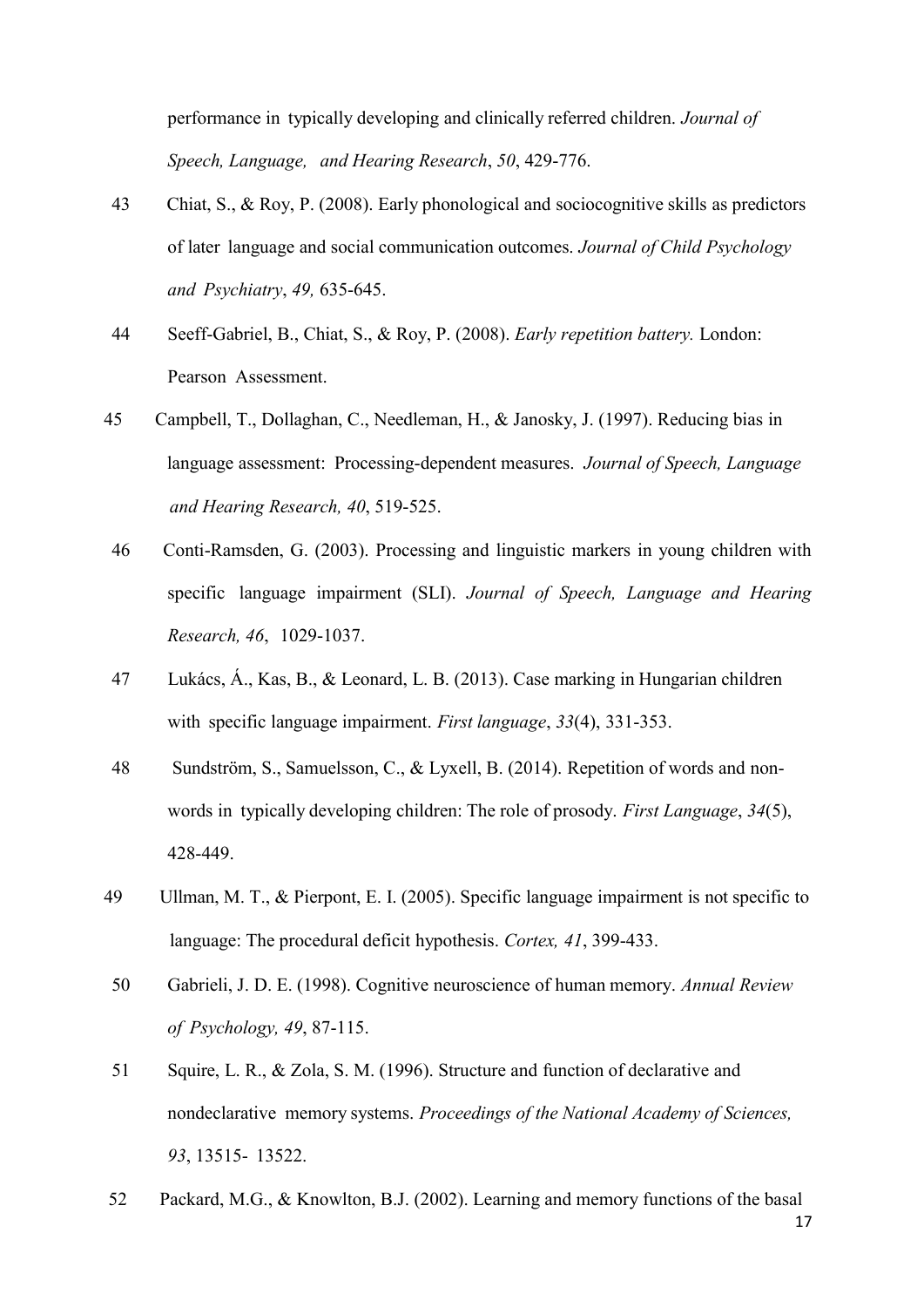ganglia. *Annual Review of Neuroscience*, 25, 563-593.

- 53 Evans, J. L., Saffran, J. R., & Robe-Torres, K. (2009). Statistical learning in children with specific language impairment. *Journal of Speech, Language and Hearing Research, 52*, 321-335.
- 54 Lum, J. A., Conti-Ramsden, G., Page, D., & Ullman, M. T. (2012). Working, declarative and procedural memory in specific language impairment. *Cortex*, *48*(9), 1138-1154.
- 55 Lum, J. A., Conti-Ramsden, G., Morgan, A. T., & Ullman, M. T. (2014). Procedural learning deficits in specific language impairment (SLI): A meta-analysis of serial reaction time task performance. *Cortex*, *51*, 1-10.
- 56 Cummings, E. M., & Schatz, J. N. (2012). Family conflict, emotional security, and child development: Translating research findings into a prevention program for community families. *Clinical child and family psychology review*, *15*(1), 14-27.
- 57 Roy, P., & Chiat, S. (2013). Language and socioeconomic disadvantage: Teasing apart delay and deprivation from disorder. *Current Issues in Developmental Disorders*, 125-150.
- 58 Toppelberg, C. O., & Shapiro, T. (2000). Language disorders: A 10-year research update review. *Journal of the American Academy of Child & Adolescent Psychiatry*, *39*(2), 143-152.
- 59 Nelson, K. E., Welsh, J. A., Trup, E. M. V., & Greenberg, M. T. (2010). Language delays of impoverished preschool children in relation to early academic and emotion recognition skills. *First Language*, *31*(2), 164-194.
- 60 Evans, G. W. (2004). The environment of childhood poverty. *American Psychologist, 59*, 77– 92.
- 61 Hart, B., & Risley, T. R. (1995). *Meaningful differences in the everyday experience*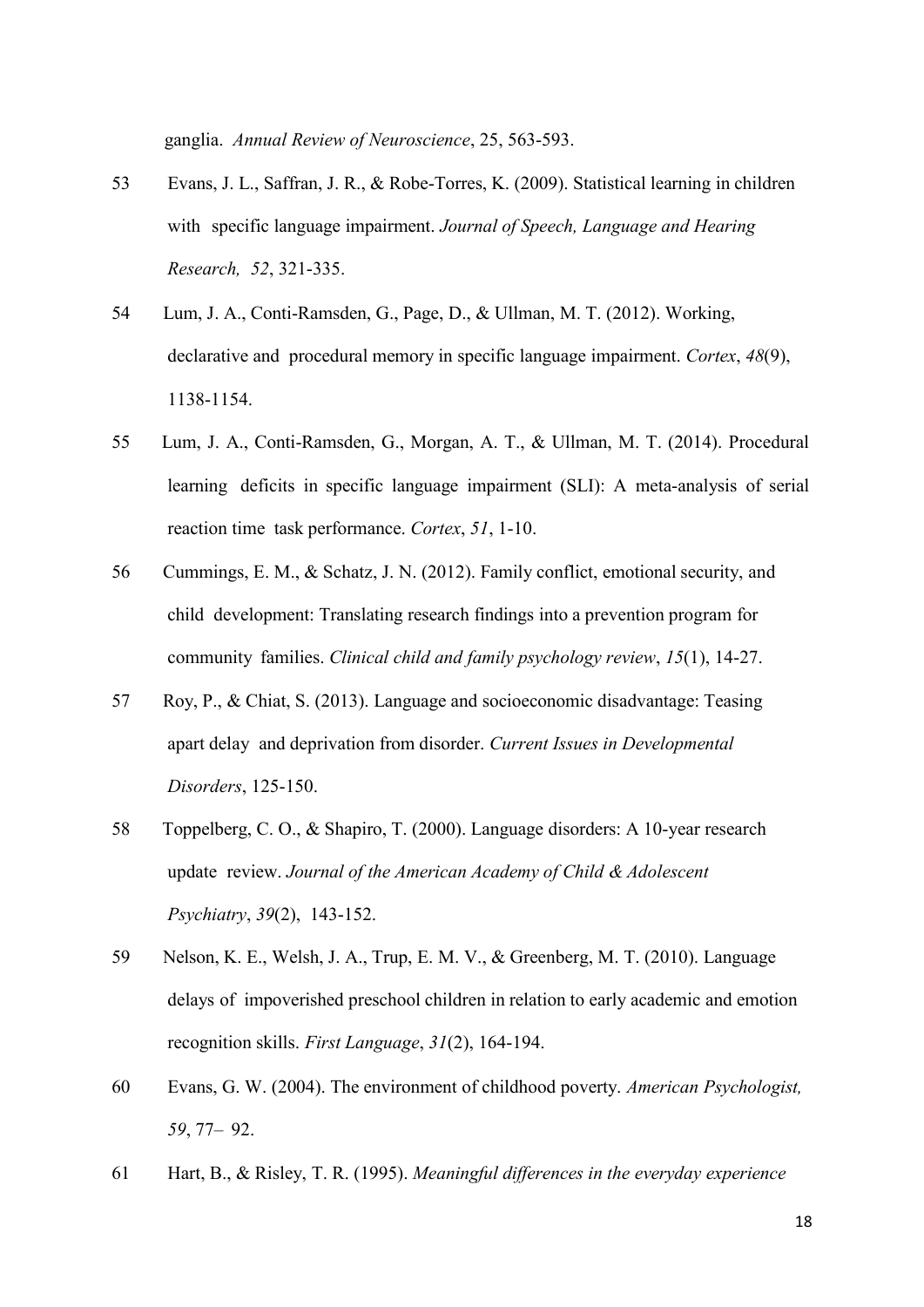*of young American children*. Baltimore, MD: Paul H Brookes Publishing.

- 62 Lieven, E. V. (1984). Interactional style and children's language learning. *Topics in language disorders*, *4*(4), 15-23.
- 63 Mead, M., & Boas, F. (1973). *Coming of age in Samoa*. Penguin.
- 64 Bishop, D. V. M., & Leonard, L.B. (2000). *Speech and language impairments in children: Causes, characteristics, intervention and outcome*. Hove, UK: Psychology Press.
- 65 Law, J., Garrett, Z., & Nye, C. (2008). Speech and language therapy interventions for children with primary speech and language delay or disorder (Review). *The Cochrane Collaboration*, *1*, 1-62.
- 66 Wadman, R., Durkin, K., & Conti-Ramsden, G. (2008). Self-esteem, shyness, and sociability in adolescents with specific language impairment (SLI). *Journal of Speech, Language, and Hearing Research*, 51, 938-952.
- 67 Jensen, K., Vaish, A., & Schmidt, M. F. (2014). The emergence of human prosociality: aligning with others through feelings, concerns, and norms. *Frontiers in Psychology, 5*, 822. doi: 10.3389/fpsyg.2014.00822
- 68 Toseeb, U., Pickles, A., Durkin, K., Botting, N., & Conti-Ramsden, G. (2015). Prosociality from Early Adolescence to Young Adulthood: A Longitudinal Study of Individuals with a History of Language Impairment. Manuscript under review.
- 69 Conti-Ramsden, G., Mok, P, Durkin, K., Pickles, A., Toseeb, U., Botting, N., & Conti- Ramsden, G. (2015). Predictors of divergent developmental trajectories of emotional symptoms in children with language impairment. Manuscript under review.
- 70 Griese, E. R., & Buhs, E. S. (2014). Prosocial behavior as a protective factor for children's peer victimization. *Journal of Youth and Adolescence, 43*(7), 1052-1065.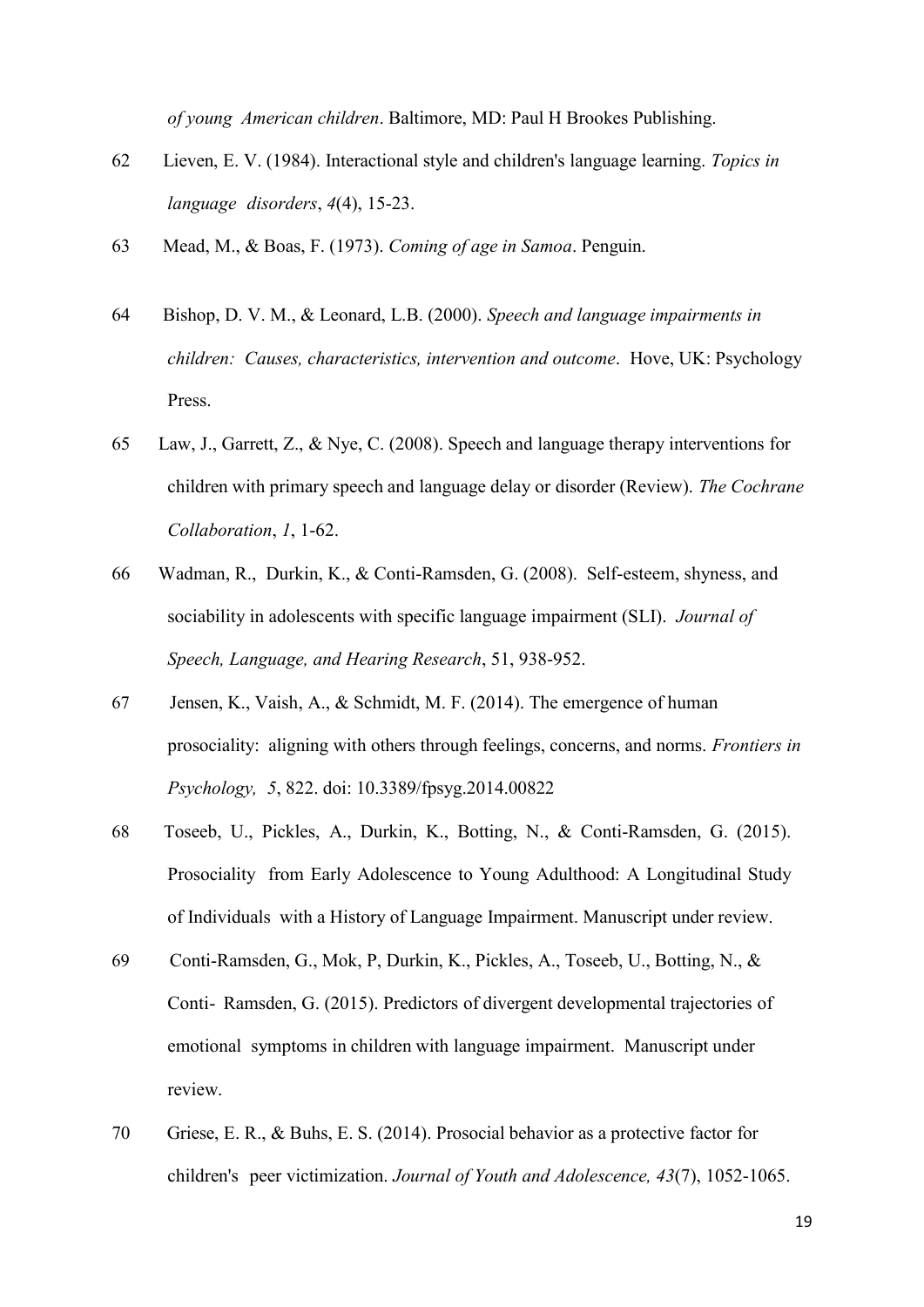- 71 Carlo, G., Vicenta Mestre, M., McGinley, M. M., Tur-Porcar, A., Samper, P., & Opal, D. (2014). The protective role of prosocial behaviors on antisocial behaviors: The mediating effects of deviant peer affiliation. *Journal of Adolescence, 37*(4), 359-366.
- 72 Goodman, R. (1997). The strengths and difficulties questionnaire: A research note. *Journal of Child Psychology and Psychiatry and Allied Disciplines, 38*(5), 581-586
- 73 Bellini, S., Peters, J. K., Benner, L., & Hopf, A. (2007). A meta-analysis of schoolbased social skills interventions for children with autism spectrum disorders. *Remedial and Special Education, 28*(3), 153-162.
- 74 Bishop, D. V. M., & Edmundson, A. (1987). Language-Impaired 4-Year-Olds Distinguishing Transient from Persistent Impairment. *Journal of speech and hearing disorders*, *52*(2), 156-173.
- 75 Law, J., Garrett, Z., & Nye, C. (2004). The efficacy of treatment for children with developmental speech and language delay/disorder. *Journal of Speech, Language, and Hearing Research*, 47, 924-943.
- 76 Zeng, B., Law, J., & Lindsay, G. (2012). Characterizing optimal intervention intensity: The relationship between dosage and effect size in interventions for children with developmental speech and language difficulties. *International journal of speech-language pathology*, *14*(5), 471-477.